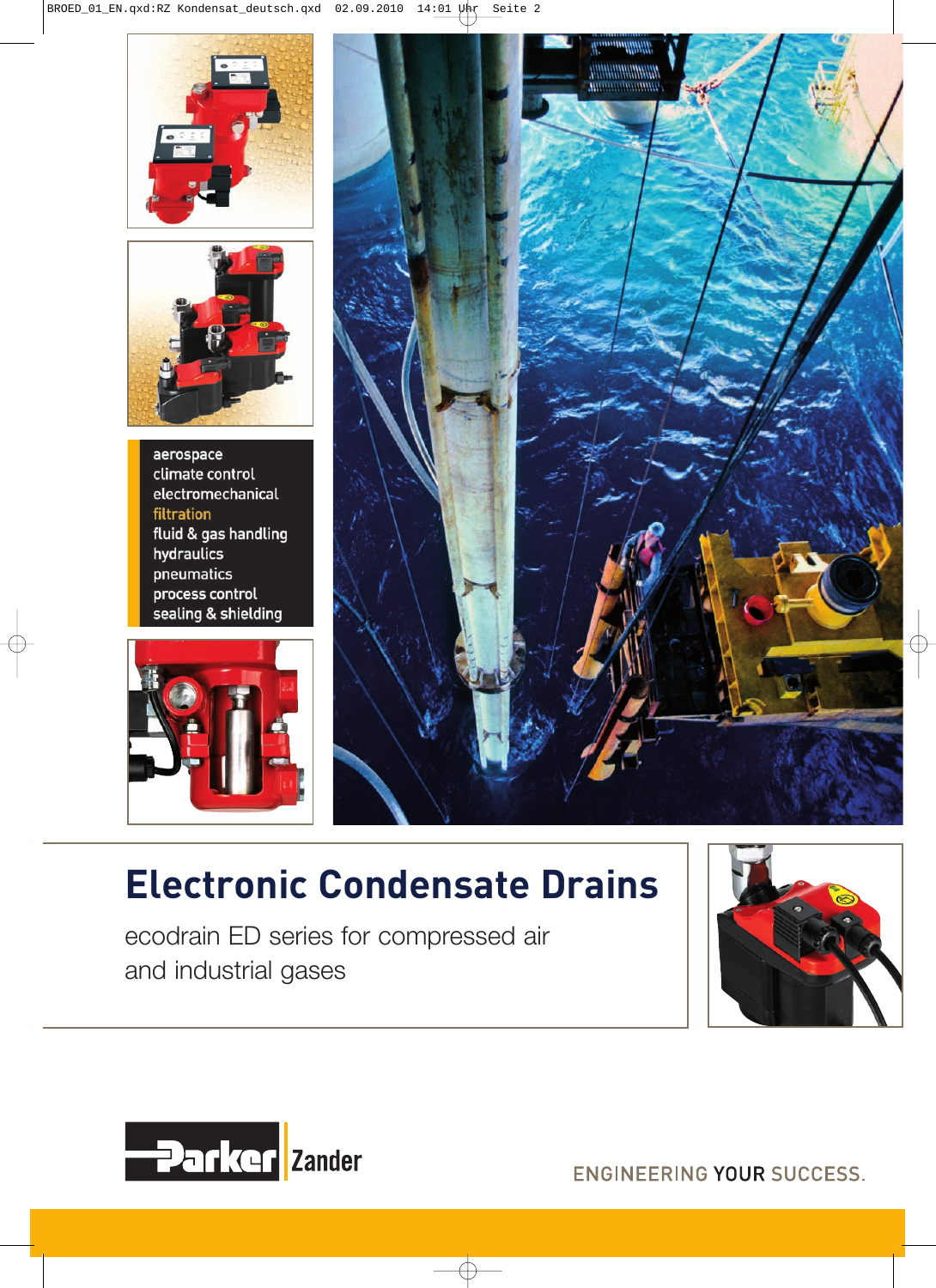# **Electronic Condensate Drains**

ecodrain ED3000 series

# **Features and Advantages**

### **Electronic condensate drains of the ecodrain ED3000 series feature:**

- Non-wearing magnetic-core level control for optimised and lossfree discharge of condensate.
- Integrated dirt screen between level measurement and drain valve to protect the diaphragm valve with alarm monitoring.
- Diaphragm valve with large cross-section and condensate pilot control for extended service life.
- Potential-free alarm contact (except ED3002, ED3004).



# **Non-wearing magnetic-core level control**

The magnetic-core level control employs fixed switching points to operate the valve. The magnetic core signal transmitter position is detected by non-contact magnetic sensors:

- independently of the condensate type (water/oil).
- independently of the working pressure.

The collection tank integrated in the condensate drain is always used at optimum efficiency.

This results in a minimised number of switching cycles and thus, in a maximum service life of the drain valve. No calibration required!

# **Integrated dirt screen**

The dirt screen which is integrated between the level control and the drain valve:

- retains any contaminants that could damage the diaphragm valve.
- triggers an alarm, also if the screen is clogged by dirt.
- allows the drain to be cleaned easily and rapidly.

Therefore, it considerably increases the operating safety of the condensate drain. Since the condensate is pressed through the screen at working pressure, a cleaning will normally not be necessary between maintenance intervals.



Revolving condensate inlet with additional balance option:

- Condensate line can be connected from top or side.
- Simply rotate the condensate inlet and connect.

The connection for an additional vent line integrated in the top condensate inlet provides completely new connecting options so that condensate can no longer back up into the feed lines.

# **Easy installation and servicing**

- ED3002 can be removed together with the filter bowl remaining on.
- The drain can be removed quickly and easily from its place of installation.
- Servicing can be carried out in a convenient location.
- Cables to install new units can be ready-made.

Therefore, the ecodrain ED3000 series is a real contribution to preventive health care and avoids pain in the knees and back.

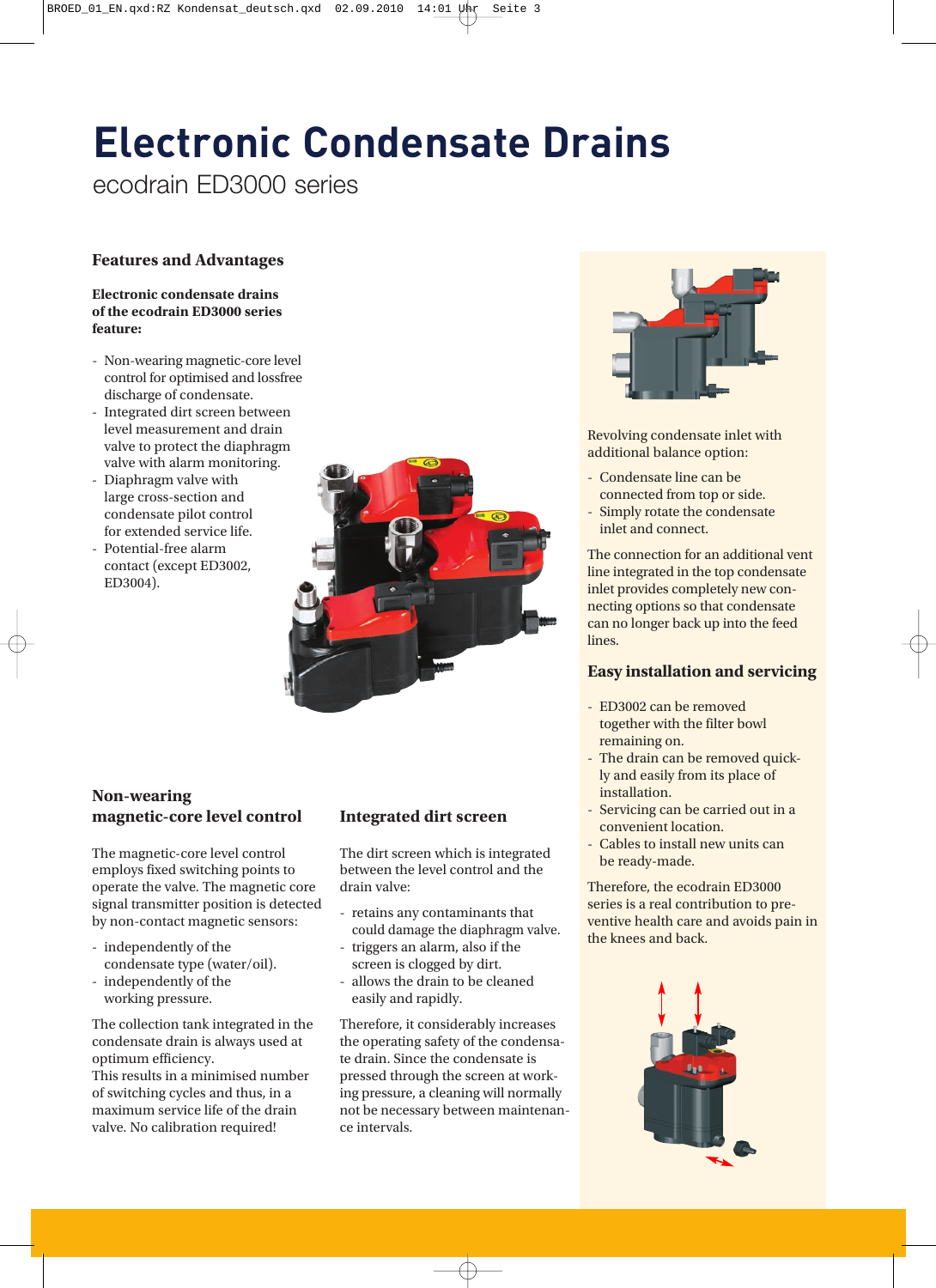# **Specifications**

### **Range of application:** Compressed air up to 16 bar – normal condensates

| Capacity <sup>*1</sup> |                                         |                                    |                                    |                                |                             |                           |
|------------------------|-----------------------------------------|------------------------------------|------------------------------------|--------------------------------|-----------------------------|---------------------------|
| Model/Order no.        | <b>Compressor</b><br><i>aftercooler</i> | <b>Refrigeration</b><br>dryer      | Filter <sup>*2</sup>               | <b>Max.working</b><br>pressure | <b>Temperature</b><br>range | <b>Connections</b>        |
| ED3002-G230            |                                         | $\frac{1}{2}$                      | $720 \,\mathrm{m}^3/\mathrm{h}$    | 16 bar                         | $1 - 60 °C$                 | G3/8                      |
| ED3004-G230            | $240 \,\mathrm{m}^3/\mathrm{h}$         | $480 \,\mathrm{m}^3/\mathrm{h}$    | $2.400 \,\mathrm{m}^3/\mathrm{h}$  | 16 bar                         | $1 - 60 °C$                 | $1 \times G$ 1/2, $G$ 1/8 |
| ED3007-G230            | $420 \,\mathrm{m}^3/\mathrm{h}$         | $840 \,\mathrm{m}^3/\mathrm{h}$    | $4,200 \text{ m}^3/\text{h}$       | 16 bar                         | $1 - 60 °C$                 | $2 \times G$ 1/2, G 1/8   |
| ED3030-G230            | $1,800 \text{ m}^3/\text{h}$            | $3,600 \text{ m}^3/\text{h}$       | $18,000 \text{ m}^3/\text{h}$      | 16 bar                         | $1 - 60 °C$                 | $2 \times G$ 1/2, G 1/8   |
| ED3100-G230            | 6,000 $m^3/h$                           | $12,000 \,\mathrm{m}^3/\mathrm{h}$ | $60,000 \,\mathrm{m}^3/\mathrm{h}$ | 16 bar                         | $1 - 60 °C$                 | $2 \times G$ 1/2, G 1/8   |

\*1 referred to 1 bar(a) and 20°C at 7 bar working pressure, suction air compressor 25°C at 60% RH, air discharge temperature aftercooler 35°C,

pressure dew-point refrigeration dryer 3°C. \*2 Condensate from aftercooler or refrigeration dryer already drained upstream – only for residual oil content or small quantities of condensate

Standard version with BSP thread (G) for 230V/50 - 60Hz supply voltage (230). Alternatively, versions with NPT thread (N) or 115V/50 - 60Hz (115) or 24V/50 - 60Hz (024) are available. 24V DC on request.

#### **Notes on power supply with instable voltage:**

We recommend that you use 24VDC units with appropriate power supplies in operating environments with heavily fluctuating mains voltages or high frequency interference (short voltage peaks or voltage drops). This will ensure a reliable long-term operation even where unfavourable power conditions prevail.

### **Accessories and servicing items:**



**Plugs** (for cable preparation) **Installation kits**







#### **且** 615 In  $\frac{0.12}{2}$  $\mathbb{R}$  on  $G$  1/2 且  $\Box$  G 3/8 п  $6.46$ Im 122  $G$  1/2 P, F  $\stackrel{6}{\Longrightarrow}$ ă  $G 3/8$  $G3/8$  $\overset{\circ}{\rightarrow}$  $\Rightarrow$ mb t, **ED3002 ED3004 ED3007 ED3030 ED3100** 0,5 kg 0,6 kg 1,0 kg 1,1 kg 1,5 kg

#### **Dimensional drawings and weights:**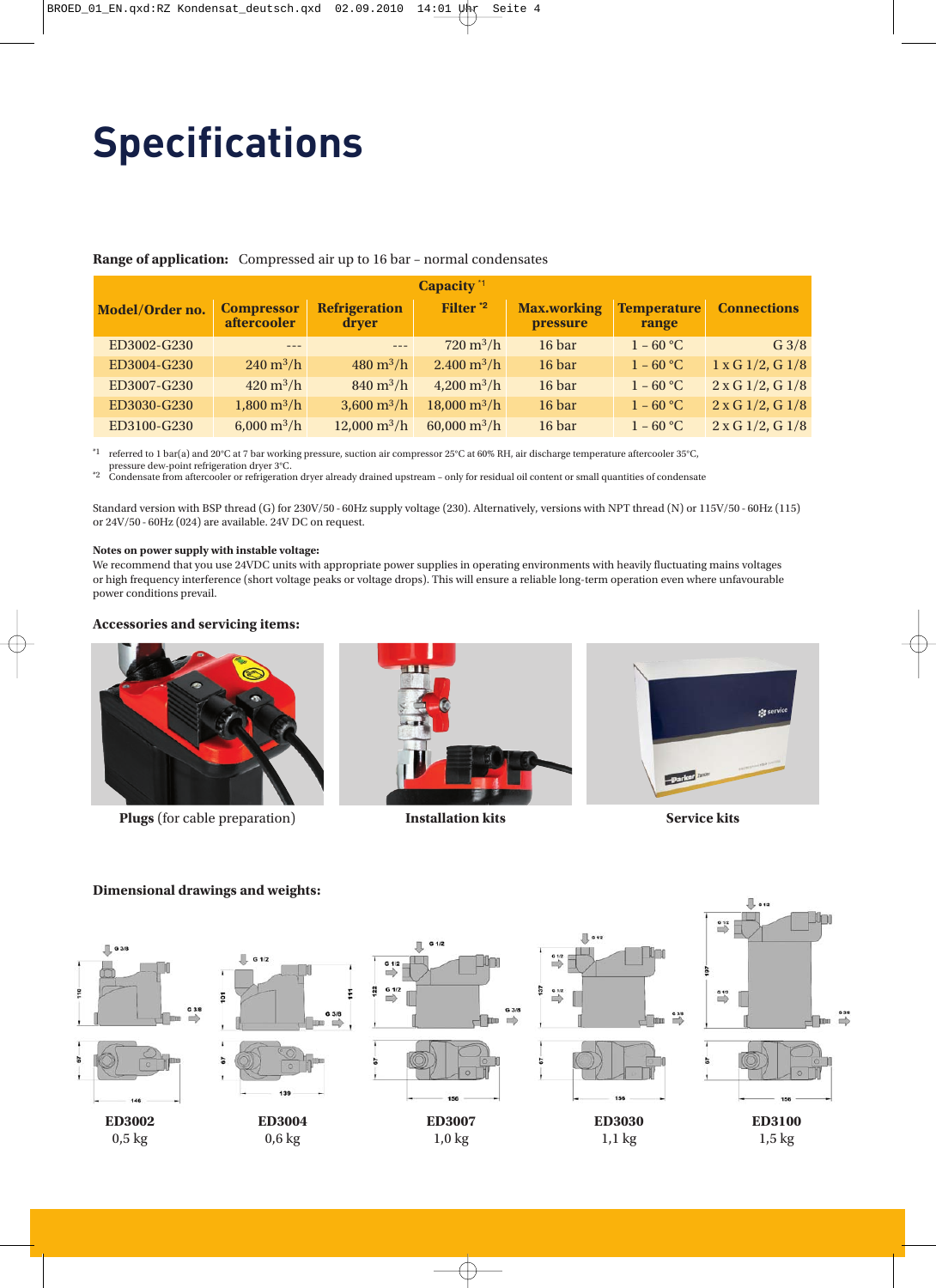# **Electronic Condensate Drains**

ecodrain ED2000 series

# **Features and Advantages**

#### **Electronic condensate drains of the ecodrain ED2000 series feature:**

- Non-wearing magnetic-core level control for optimised and lossfree discharge of condensate.
- Robust and high-pressure resistant metal design. Made of compacted and sealed aluminium. Additional protection with an inside and outside powder coating.
- Diaphragm valve with large crosssection for extended service life
- Potential-free alarm contact.

# **Robust metal design**

All housing components that come into contact with the condensate are made of compacted and sealed metal (Maldaner process) and ensure:

- almost indestructible robustness of the product.
- extreme resistance to aggressive media (up to pH 3).

Therefore, the ecodrain ED2000 series is suitable not only for applications with up to 50 bar but also for use with certain industrial gases. A special  $CO<sub>2</sub>$  version is available for gaseous carbon dioxide at pressures of up to 25 bar.

# **Heater**

A frost proof option is available with:

- Thermostat-controlled heater.
- Insulating shells.

The ecodrain ED2000 series complies with protection class IP65 and is therefore suitable for outdoor installation and, in combination with the optional heater, even for installation in outdoor environments where there is a possibility of frost.

# **Non-wearing magnetic-core level control**

The magnetic-core level control employs fixed switching points to operate the valve. The magnetic core signal transmitter position is detected by non-contact magnetic sensors:

- independently of the condensate type (water/oil).
- independently of the working pressure.

The collection tank integrated in the condensate drain is always used at optimum efficiency.

This results in a minimised number of switching cycles and thus, in a maximum service life of the drain valve. No calibration required!

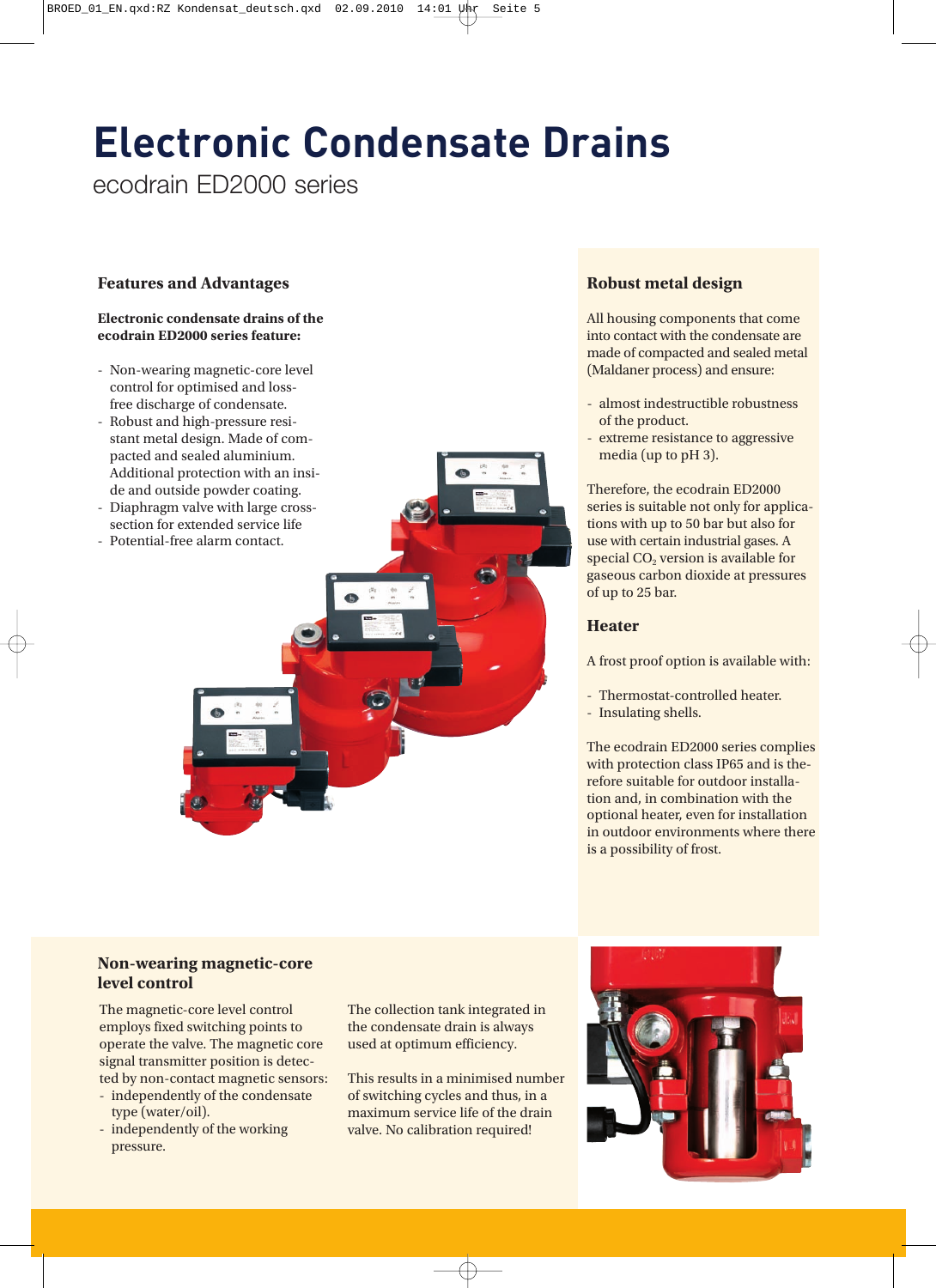# **Specifications**

**Range of application:** Compressed air and (certain) industrial gases up to 50 bar - normal and problematic condensates

| Capacity <sup>*1</sup>         |                                         |                                |                               |                                |                                         |                          |  |
|--------------------------------|-----------------------------------------|--------------------------------|-------------------------------|--------------------------------|-----------------------------------------|--------------------------|--|
| Model/Order no.                | <b>Compressor</b><br><i>aftercooler</i> | <b>Refrigeration</b><br>dryer  | Filter <sup>*2</sup>          | <b>Max.working</b><br>pressure | <b>Temperature Connections</b><br>range |                          |  |
| ED2010-G230                    | $1,290 \text{ m}^3/\text{h}$            | $2,580 \; \text{m}^3/\text{h}$ | $12,900 \text{ m}^3/\text{h}$ | 16 bar                         | $1 - 60 °C$                             | $2 \times G \frac{1}{2}$ |  |
| ED2020-G230                    | $6,000 \text{ m}^3/\text{h}$            | $12,000 \text{ m}^3/\text{h}$  | $60,000 \text{ m}^3/\text{h}$ | 16 bar                         | $1 - 60 °C$                             | $3 \times G \frac{3}{4}$ |  |
| ED2060-G230                    | 66,000 $m^3/h$                          | $132,000 \text{ m}^3/\text{h}$ | 660,000 $m^3/h$               | 16 bar                         | $1 - 60 °C$                             | $3 \times G \frac{3}{4}$ |  |
| ED2010/25-G230                 | $1,290 \text{ m}^3/\text{h}$            | $2,580 \text{ m}^3/\text{h}$   | $12,900 \text{ m}^3/\text{h}$ | 25 bar                         | $1 - 60$ °C                             | $2 \times G \frac{1}{2}$ |  |
| ED2020/25-G230                 | $6,000 \text{ m}^3/\text{h}$            | $12,000 \text{ m}^3/\text{h}$  | $60,000 \text{ m}^3/\text{h}$ | 25 bar                         | $1 - 60 °C$                             | $3 \times G \frac{3}{4}$ |  |
| ED2060/25-G230                 | 66,000 $m^3/h$                          | $132,000 \text{ m}^3/\text{h}$ | 660,000 $m^3/h$               | 25 bar                         | $1 - 60 °C$                             | $3 \times G \frac{3}{4}$ |  |
| ED2010/40-G230                 | $1,290 \text{ m}^3/\text{h}$            | $2,580 \text{ m}^3/\text{h}$   | $12,900 \text{ m}^3/\text{h}$ | 40 bar                         | $1 - 60 °C$                             | $2 \times G \frac{1}{2}$ |  |
| ED2020/40-G230                 | 6,000 $m^3/h$                           | $12,000 \text{ m}^3/\text{h}$  | $60,000 \text{ m}^3/\text{h}$ | 40 bar                         | $1 - 60 °C$                             | $3 \times G \frac{3}{4}$ |  |
| ED2060/40-G230                 | 66,000 $m^3/h$                          | $132,000 \text{ m}^3/\text{h}$ | 660,000 $m^3/h$               | 40 bar                         | $1 - 60 °C$                             | $3 \times G \frac{3}{4}$ |  |
| ED2010/50-G230                 | $1,290 \text{ m}^3/\text{h}$            | $2,580 \text{ m}^3/\text{h}$   | $12,900 \text{ m}^3/\text{h}$ | 50 bar                         | $1 - 60 °C$                             | $2 \times G \frac{1}{2}$ |  |
| ED2010/25-G230/CO <sub>2</sub> | $1,290 \,\mathrm{m}^3/\mathrm{h}$       | $2,580 \text{ m}^3/\text{h}$   | $12,900 \text{ m}^3/\text{h}$ | 25 bar                         | $1 - 60 °C$                             | $2$ x G $\frac{1}{2}$    |  |
| $ED2020/25-G230/CO2$           | $6,000 \text{ m}^3/\text{h}$            | $12,000 \text{ m}^3/\text{h}$  | $60,000 \text{ m}^3/\text{h}$ | 25 bar                         | $1 - 60 °C$                             | $3 \times G \frac{3}{4}$ |  |
| ED2060/25-G230/CO <sub>2</sub> | $66,000 \text{ m}^3/\text{h}$           | 132,000 $m^3/h$                | 660,000 $m^3/h$               | 25 bar                         | $1 - 60 °C$                             | $3 \times G \frac{3}{4}$ |  |

 $^{\ast}1$  referred to 1 bar(a) and 20°C at 7 bar working pressure, suction air compressor 25°C at 60% RH, air discharge temperature aftercooler 35°C, pressure dew-point refrigeration dryer 3°C

\*2 Condensate from aftercooler or refrigeration dryer already drained upstream – only for residual oil content or small quantities of condensate

Standard version with BSP thread (G) for 230V/50 - 60Hz supply voltage (230). Alternatively, versions with NPT thread (N) or 115V/50 - 60Hz (115) or 24V/50 - 60Hz (024) are available. 24V DC on request

#### **Accessories and servicing items:**





**Heater Installation kits Service kits**



#### **Dimensional drawings and weights:**





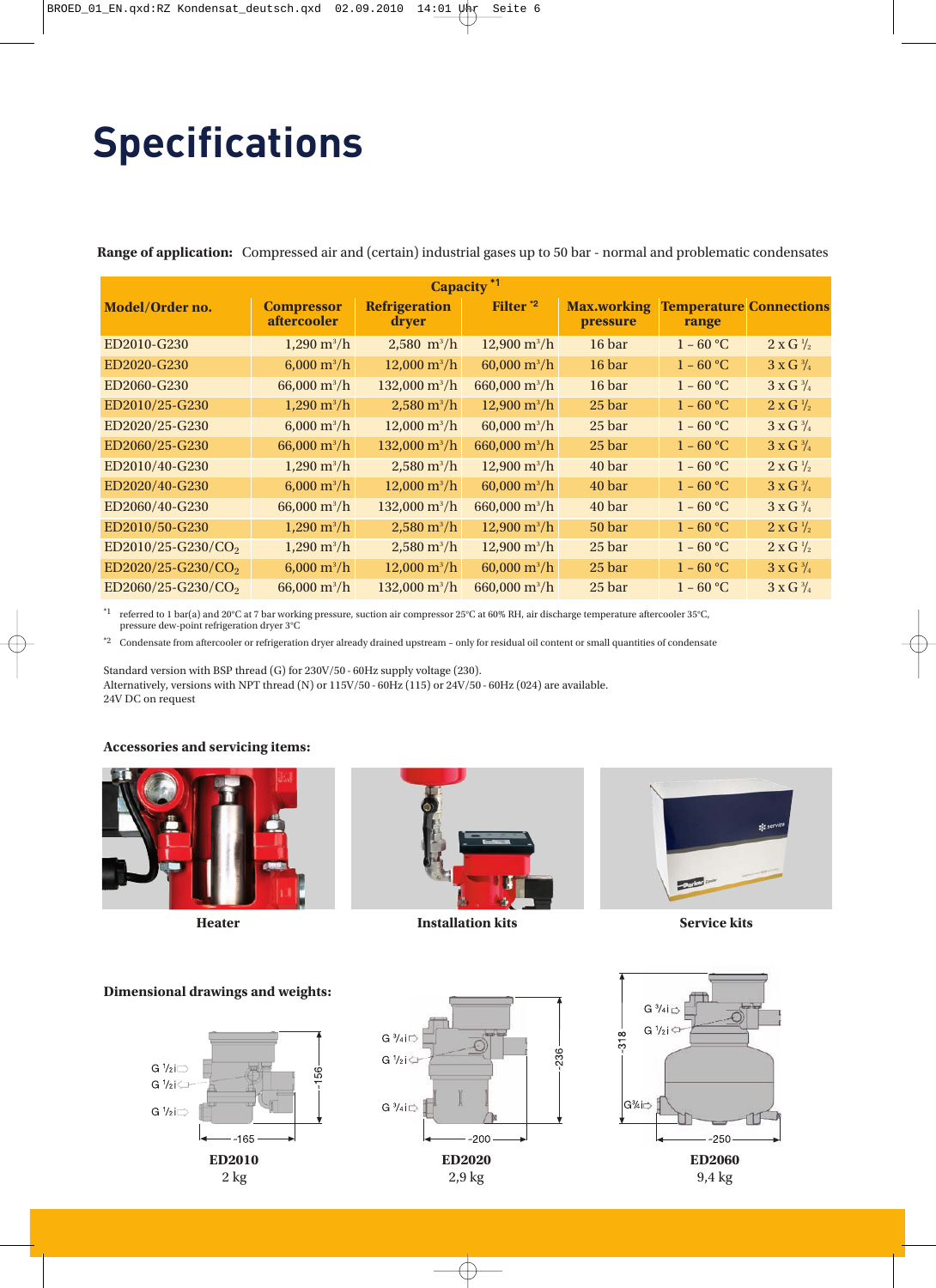# **Why Electronic Condensate Drains?**

### **Electronic condensate drains with level control ensure lossfree condensate discharge**

The condensate accumulates in the collection tank (1) integrated in the electronic condensate drain. An electronic level controller (2) continuously monitors the level. When the maximum level is reached, the electric drain valve (3), which is also integrated in the condensate drain, will open and thus drain the condensate from the compressed air system. When a minimum level is reached, the valve closes in time before compressed air can escape. This prevents the loss of compressed air.

#### **Electronic condensate drains with diaphragm valves discharge condensate reliably.**

Condensate drainage via a diaphragm valve with large cross-section (4) ensures that contaminants are flushed out and thus ensures a long service

life and fault-free operation of the valve. At the same time, condensate is prevented from forming an emulsion that would need expensive condensate treatment.

### **Electronic condensate drains with alarm contact monitor condensate drainage**

If a fault has occurred, i.e. if the condensate cannot be discharged, the electronic control board (5) of the condensate drain generates an alarm signal. This allows timely detection and avoidance of damage caused by condensate to the downstream compressed air system or to the production, which may sometimes lead to immense costs.





# **Time-controlled condensate drains waste energy and money**

If the control of a condensate drain is not level controlled but exclusively time-based, it employs preset values for valve operating times and intervals. However, since the amount of condensate in a compressed air system changes constantly (e.g. summer/winter, maximum/part load), the following problems arise with time-controlled condensate drains:

- Valve operating time is set too short, or operating intervals are too long: Not enough condensate is drained.
- COMPRESSED AIR SYSTEM BACKS UP.
- Valve operating time is set too long, or operating intervals are too short: The valve remains open although all the condensate has been drained. COMPRESSED AIR ESCAPES.
- High switching frequency because the condensate collection tank is too small: Premature failure without possibility of servicing. COMPRESSED AIR SYSTEM BACKS UP.
- Small valve nozzles are very susceptible to contaminations: Valve can no longer close – COMPRESSED AIR ESCAPES CONTINUOUSLY.



- Valve aperture cross-section: Ø 3 mm
- Resulting flow rate at 8 bar: 600 litres/min
- Equivalent compressor power: 4.4 kW
- Energy costs: 0.07 €/kWh

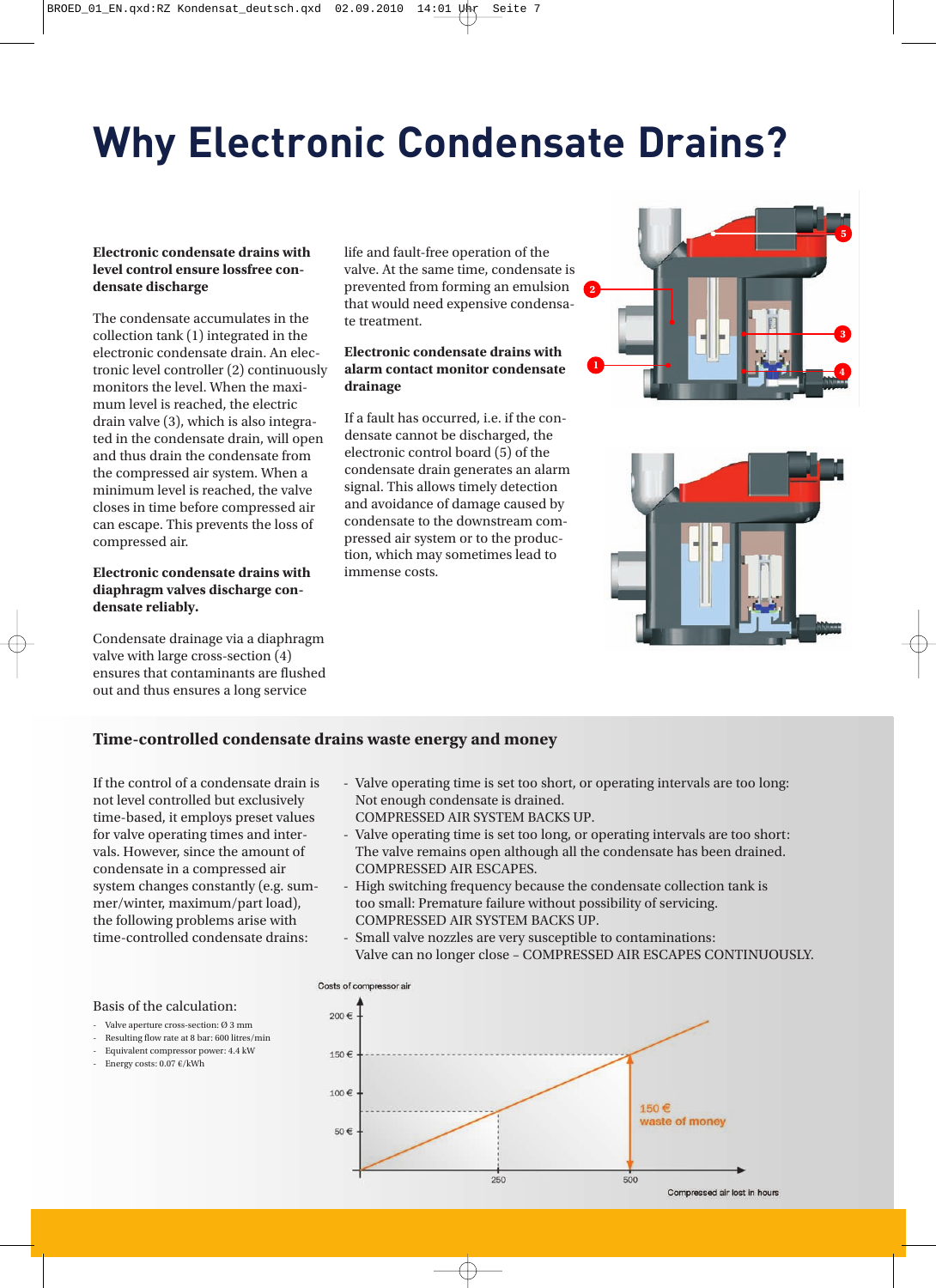# **Dimensioning Electronic Condensate Drains**

When dimensioning condensate drains, it must be taken into account that different quantities of condensate need to be drained from the aftercoolers (the condensate is drained from the aftercooler itself, a cyclone separator located downstream, or the pressure vessel), the refrigeration dryers (condensate is usually drained within the dryer itself) and from the filters (residual oil contents or small quantities of condensate).

# **1. Standard dimensioning**

Standard dimensioning is based on the following reference conditions: Ambient (suction) air compressor: 25°C and 60% relative humidity Working pressure: 7 bar Air discharge temperature aftercooler: 35°C Pressure dew-point refrigeration dryer: 3°C

The volume capacities stated in the technical specifications for the aftercooler, refrigeration dryer and the filter were calculated with these conditions.

#### **Example:**

Compressor(s) with 2,000 m<sup>3</sup>/h (1 bar(a), 20°C), operated under the above reference conditions

| Drain aftercooler: | ED3100 (1,800 - 6,000 m <sup>3</sup> /h) or ED2020 (1,290 - 6,000 m <sup>3</sup> /h)                        |
|--------------------|-------------------------------------------------------------------------------------------------------------|
|                    | Drain refrigeration dryer: ED3030 (840 - 3,600 m <sup>3</sup> /h) or ED2010 (up to 2,580 m <sup>3</sup> /h) |
| Drain filter:      | ED3004 (720 - 2,400 m <sup>3</sup> /h) or ED2010 (up to 12,900 m <sup>3</sup> /h)                           |

#### **2. Extendend dimensioning**

This extended method allows the dimensioning to be adapted to climatic conditions and operating pressures that vary from the reference conditions.

|                            | <b>Ambient/Suction conditions</b><br>(average summer temperature/relative humidity) |                       |                        |                        |                            |                       |                        |                        |                       |                       |
|----------------------------|-------------------------------------------------------------------------------------|-----------------------|------------------------|------------------------|----------------------------|-----------------------|------------------------|------------------------|-----------------------|-----------------------|
|                            | <b>Compressor/Aftercooler</b>                                                       |                       |                        |                        | <b>Refrigeration dryer</b> |                       |                        |                        |                       |                       |
| <b>Working</b><br>pressure | $15^{\circ}$ C<br>40\%                                                              | $20^{\circ}$ C<br>50% | $25^{\circ}$ C<br>60\% | $30^{\circ}$ C<br>70\% | $35^{\circ}$ C<br>80%      | $15^{\circ}$ C<br>40% | $20^{\circ}$ C<br>50\% | $25^{\circ}$ C<br>60\% | $30^{\circ}$ C<br>70% | $35^{\circ}$ C<br>80% |
| 4 bar                      | 16.5                                                                                | 3.4                   | 1.5                    | 0.8                    | 0.5                        | 2.6                   | 1.8                    | 1.3                    | 1.0                   | 0.7                   |
| 6 bar                      | 4.8                                                                                 | 2.1                   | 1.1                    | 0.6                    | 0.4                        | 3.6                   | 2.5                    | 1.8                    | 1.4                   | 1.0                   |
| 8 bar                      | 3.4                                                                                 | 1.7                   | 0.9                    | 0.6                    | 0.4                        | 4.7                   | 3.3                    | 2.4                    | 1.8                   | 1.3                   |
| 10 bar                     | 2.9                                                                                 | 1.5                   | 0.9                    | 0.5                    | 0.3                        | 5.7                   | 4.0                    | 2.9                    | 2.2                   | 1.6                   |
| 12 bar                     | 2.6                                                                                 | 1.4                   | 0.8                    | 0.5                    | 0.3                        | 6.8                   | 4.7                    | 3.4                    | 2.6                   | 1.9                   |
| 14 bar                     | 2.5                                                                                 | 1.3                   | 0.8                    | 0.5                    | 0.3                        | 7.8                   | 5.5                    | 4.0                    | 2.9                   | 2.2                   |
| 16 bar                     | 2.4                                                                                 | 1.3                   | 0.8                    | 0.5                    | 0.3                        | 8.9                   | 6.2                    | 4.5                    | 3.3                   | 2.5                   |
| 25 bar                     | 2.1                                                                                 | 1.2                   | 0.7                    | 0.5                    | 0.3                        | 13.5                  | 9.5                    | 6.9                    | 5.1                   | 3.9                   |
| 50 bar                     | 1.9                                                                                 | $1.1\,$               | 0.7                    | 0.4                    | 0.3                        | 26.6                  | 18.6                   | 13.5                   | 10.0                  | 7.6                   |

All correction factors refer to the capacity of the drains on the aftercooler; they have been calculated for an aftercooler discharge temperature of +10°C above ambient/suction temperature and 3°C pressure dew-point of the refrigeration dryer.

#### **Example:**

Compressor(s) with 2,000 m<sup>3</sup>/h (1 bar(a), 20°C), operated at 10 bar working-pressure. The average day temperature in summer is 30°C with 70% relative humidity.

| Correction factor aftercooler:         | $0.5$ (see table)                                                                                                |
|----------------------------------------|------------------------------------------------------------------------------------------------------------------|
| Correction factor refrigeration dryer: | $2.2$ (see table)                                                                                                |
| Correction factor filter:              | always 10                                                                                                        |
| Drain aftercooler:                     | $2,000 \text{ m}^3/\text{h} \div 0.5 = 4,000 \text{ m}^3/\text{h}$ (referred to compressor/aftercooler capacity) |
| Drain refrigeration dryer:             | $2,000 \text{ m}^3/\text{h} \div 2.2 = 910 \text{ m}^3/\text{h}$ (referred to compressor/aftercooler capacity)   |
| Drain filter:                          | $2,000 \text{ m}^3/\text{h} \div 10 = 200 \text{ m}^3/\text{h}$ (referred to compressor/aftercooler capacity)    |
| Drain aftercooler:                     | ED3100 (1,800 - 6,000 m <sup>3</sup> /h) or ED2020 (1,290 - 6,000 m <sup>3</sup> /h)                             |
| Drain refrigeration dryer:             | ED3030 (420 - 1,800 m <sup>3</sup> /h) or ED2010 (up to 1,290 m <sup>3</sup> /h)                                 |
| Drain filter:                          | ED3004 (up to 240 m <sup>3</sup> /h) or ED2010 (up to 1,290 m <sup>3</sup> /h)                                   |